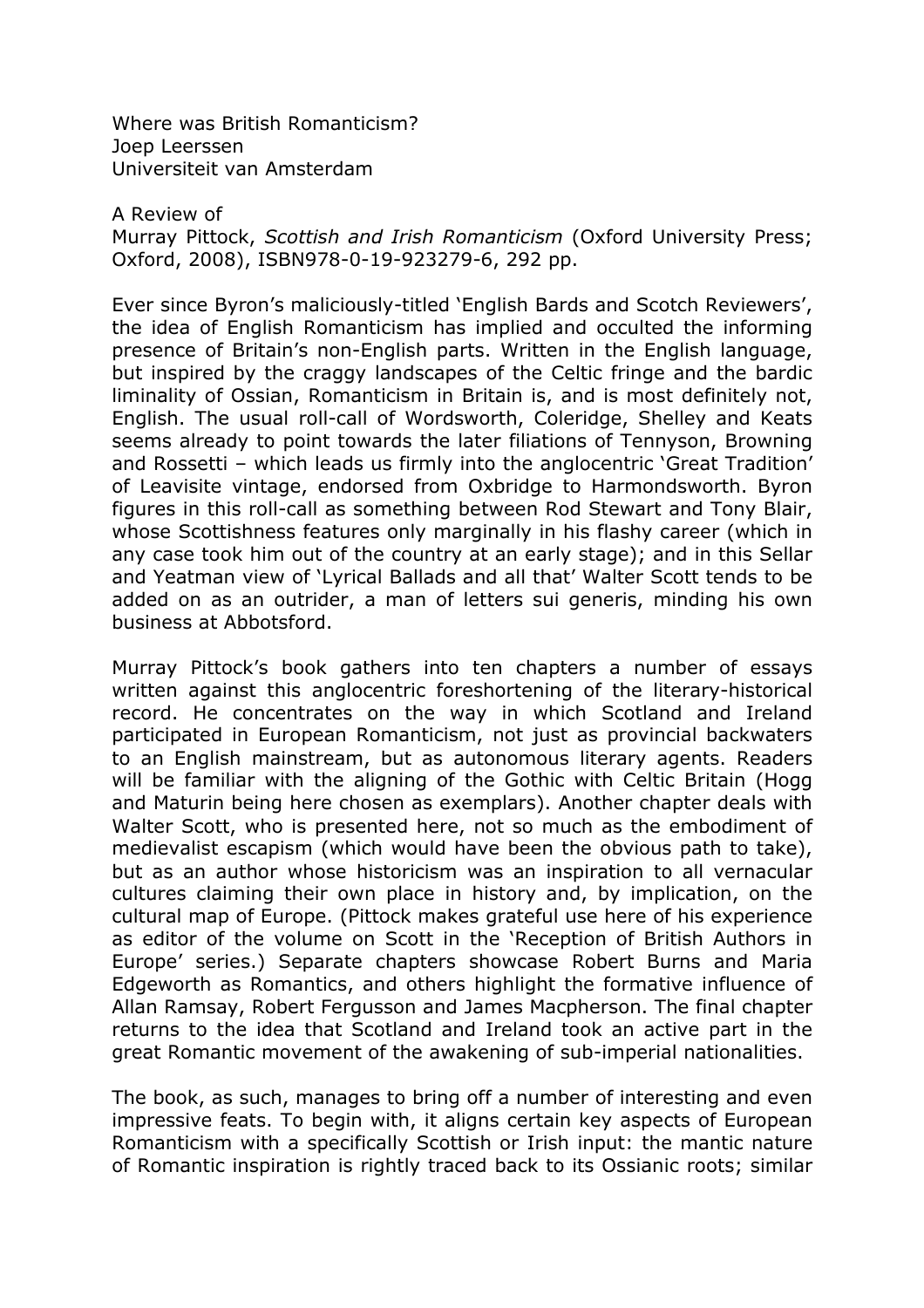connections are made regarding Romantic features such as the taste for sublime landscapes, closeness to nature, egalitarian radicalism, the rediscovery of vernacular nationality and archaizing historicism. In the process, it offers enriching comments on Scottish and Irish authors by disentangling them from the political context of the 'Four Nations', and instead seeing them in the light of the poetical agenda and mentalité of European Romanticism. Finally, the authors in this generation are rightly traced back to a great variety of source traditions, from sentimental comedies and Enlightenment Patriotism to old-school antiquarianism.

Pittock succeeds with verve, deftness and acumen in his chosen agenda. There are some flaws; but they are few, and I list them merely for the sake of completeness. Occasionally the argument proceeds by way of apodictic (and overly generalised) assertion rather than demonstration ('the world of Wild Goose, Jacobite Ireland was not at all detached, though very different, from the more Toneite revolutionaries of 1798', 167). At other points the language falls into the fogbound doldrums of LitCrit Fustian ('The European nationalities question is ultimately the question which divided the paradox of Scott's hybridized historical romance from the possibility of the closure his dialogue of these forms had envisaged', 210); and occasionally the relationship between the multi-title footnote references and the text is a little unclear. By now it is notorious that even the most prestigious academic publishers are cutting corners on their copy-editing, which for a book priced at £50.00, is reprehensible, though not the author's fault. There are also a few solecisms in the spelling of Irish names (a Gaelic-English hybridisation of the form 'Ó Carolan'; Sir Richard Musgrave is misnamed Michael); and it is not for nothing that the book's title un-alphabetically mentions 'Scottish' first and 'Irish' second. The reader really interested in the nuts and bolts of Irish Romanticism must continue to draw on Claire Connolly's excellent chapter in the Cambridge History of Irish Literature of 2006 (to which Pittock does not refer).

More interestingly, Pittock's book will exercise as much influence by provoking counter-arguments as by merely satisfying its readers; for in the process of opening up the centrifugal, anti-anglocentric field of British Romanticism it raises as many questions as it settles. Although Pittock bravely and squarely grasps the nettle of definitions in his introduction ('what is Romanticism?' and 'what is national literature?'), and develops cogent arguments in addressing these issues, he does not lay them to rest. For one thing, one must invariably be selective in literary history, and much more problematic than the question what or whom to include is what or whom to leave out. Byron only figures briefly as a champion of oppressed nationalities, and is barely mentioned in other respects; Tom Moore, Lady Morgan and even Edmund Burke are only mentioned in the penumbra of other arguments; and on the whole the aspects highlighted here are about the radical, innovative side of romanticism rather than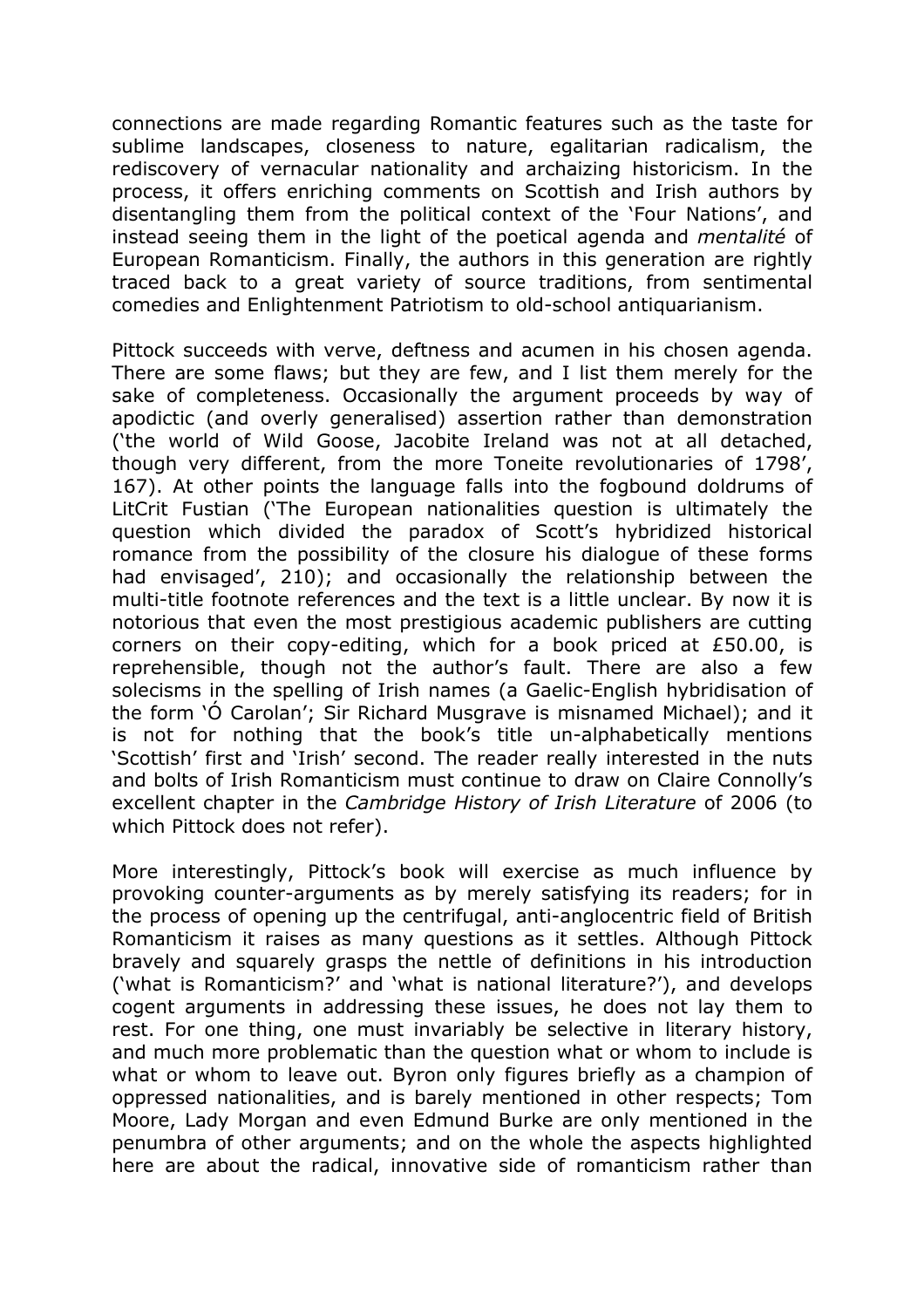about its nostalgia and a-political escapism. This may be in part informed by the great unmentioned hole in the doughnut, 'English' Romanticism in the narrow sense. Are we to believe that Shelley and Mrs Hemans are nothing but daffodils, and Scotland all thistle? That Manzoni and Mickiewicz are more relevant points of reference than Southey? Also, at times Pittock seems to apply a rather, dare I say, Anglo idea of what Romanticism was about. Scottish and Irish trends stand out against this Wellek-Lovejoy-Abrams model, but effortlessly fit the sort of literary history nowadays conducted on the European continent. Surely Pittock's argument would have had the wind put in its sails by the notion, recently explored by Rüdiger Saffranski and others in the wake of Reinhard Koselleck, that Romanticism was in its very fibre and definition a deeply political shift in mentalities and paradigms, everywhere in Europe; that it heralded the conjoint rise of historicism and national organicism (both in an anti-feudal and in an ethnic-essentialist sense) both in political and in literary thought – the shockwaves of that shift spreading out both to the Right and to the Left, triggering both radical/subversive and reactionary/nostalgic expressions. And I for one sorely missed the influence of Herder in Pittock's scope and analysis.

That still leaves the question of the national literatures. What will have to be faced, following Pittock's opening up of the field, is a properly comparative analysis. Issues of distribution and dissemination (as pursued with exemplary clarity and depth by William St Clair in his The Reading Nation in the Romantic Period (2004, not referred to by Pittock) gain urgency in the light of Pittock's argument. To which extent are the features shared by Irish and Scottish Romanticism absent from narrow-English Romanticism proper? Were Scottish and Irish authors read by fellow-Scots and fellow-Irish readers but neglected, or read differently, by English readers? In what distribution patterns did publishers and reviews disseminate these Scottish and Irish attitudes across the British Isles? And (most importantly to Pittock's working presuppositions) to which extent were Scottish and Irish authors in touch, and communicating a shared awareness of similar predicaments? Pittock on the whole proceeds by typological parallelism rather than by the exploration of actual exchanges and transfers. They existed, but their relative importance is as yet unclear; and in some cases, such comparative aspects may point into unexpected directions.

Finally, future research may take Pittock's work into the direction of historical impact and continuity. We see authors and names here retrieved by a latter-day academic researcher; but what was their stature and their ongoing reputation for their contemporaries and their immediate successors? How were they read and received, and what influence did they and their attitudes exert on subsequent generations? To give two examples from the mid-century: Samuel Ferguson formulated, as the Unionist ideal for Ireland, a Walter-Scott-style arrangement where the